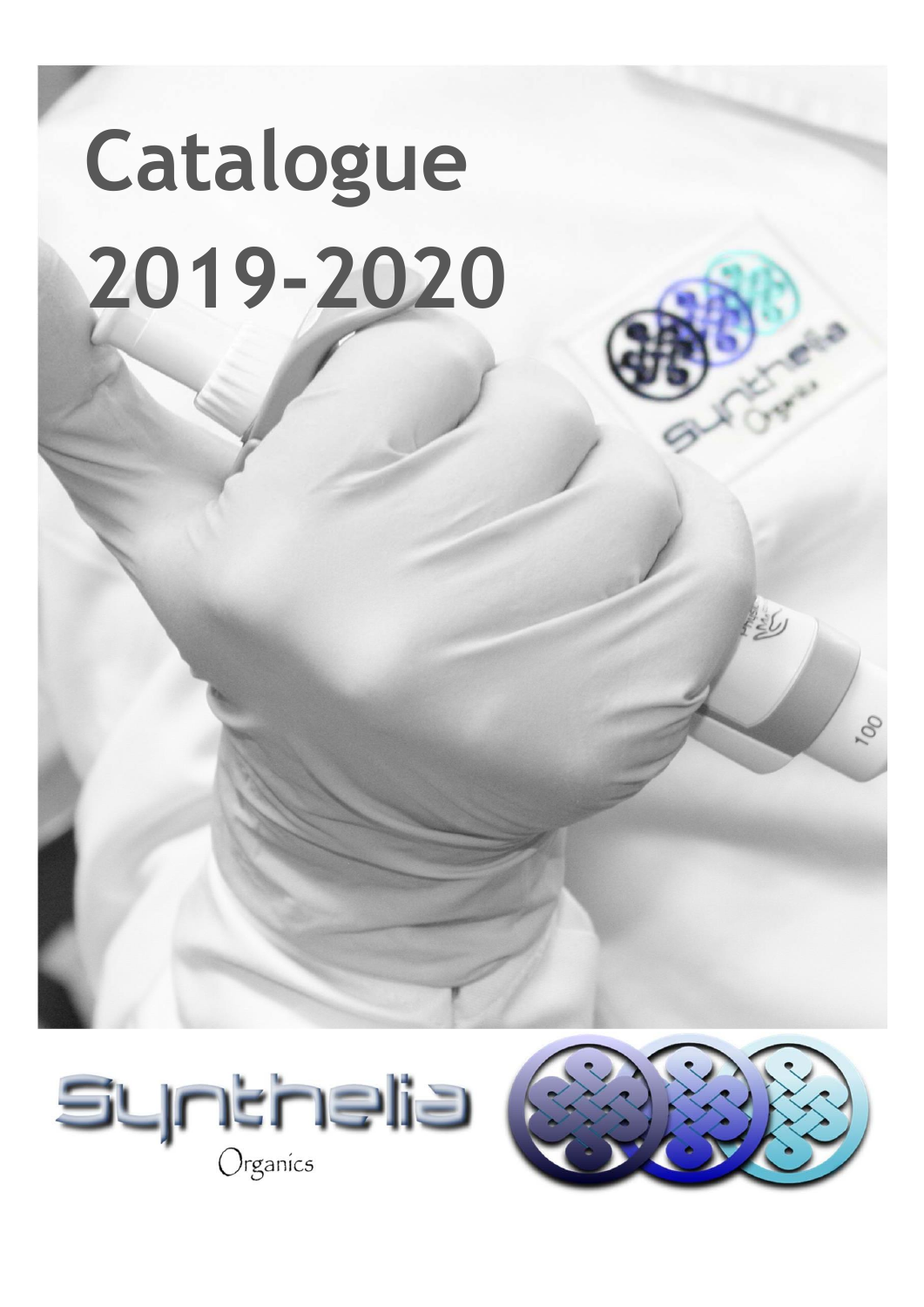| <b>STRUCTURE</b> | <b>DATA</b>                                          | <b>CONTAINER</b> | <b>PRICE</b> |
|------------------|------------------------------------------------------|------------------|--------------|
|                  | Cat# SYN01001                                        | <b>Container</b> | <b>Price</b> |
| NH <sub>2</sub>  | CAS#7663-77-6                                        | 50 <sub>g</sub>  | 200€         |
|                  | Name: 1-(3-Aminopropyl)-2-pyrrolidone                | 250g             | 800€         |
|                  | Other names:                                         | 1000g            | 1800€        |
|                  | $MF: C7H14N2O$                                       | <b>Bulk</b>      | Contact      |
|                  | MW: 142.20                                           |                  |              |
|                  |                                                      |                  |              |
|                  |                                                      |                  |              |
| NH <sub>2</sub>  | Cat# SYN01002                                        | <b>Container</b> | <b>Price</b> |
|                  | CAS# 6295-87-0                                       | 25g              | 100€         |
|                  | Name: 1-Aminopyridinium iodide                       | 100 <sub>g</sub> | 305€         |
|                  | Other names: Pyridin-1-ium-1-amine, iodide           | 500 <sub>g</sub> | 990€         |
|                  | $MF: C_5H_7N_2I$                                     | 1000g            | 1800€        |
|                  | MW: 222.03                                           | <b>Bulk</b>      | Contact      |
|                  | Cat# SYN01010                                        | <b>Container</b> | <b>Price</b> |
|                  | CAS# 114897-92-6                                     | 100 <sub>g</sub> | 520€         |
| OН               | Name: 4-Bromo-2-fluorophenylacetic Acid              | 500g             | 2400€        |
|                  | Other names:                                         | 1000g            | 3800€        |
|                  | MF: C <sub>8</sub> H <sub>6</sub> BrFO <sub>2</sub>  | <b>Bulk</b>      | Contact      |
|                  | MW: 233.03                                           |                  |              |
|                  | Cat# SYN01011                                        | <b>Container</b> | <b>Price</b> |
|                  | CAS# 116130-33-7                                     | 100 <sub>g</sub> | 100€         |
|                  |                                                      |                  |              |
|                  | Name: 2-Chloro-4-iodophenol                          | 1000g            | 5300€        |
|                  | Other names:                                         | <b>Bulk</b>      | Contact      |
|                  | $MF: C_6H_4ClIO$                                     |                  |              |
|                  | MW: 254.45                                           |                  |              |
|                  | Cat# SYN01013                                        | <b>Container</b> | <b>Price</b> |
| NH <sub>2</sub>  | CAS# 112245-13-3                                     | 250g             | 4800€        |
|                  | Name: (2S)-2-Amino-3,3-dimethyl-1-butanol            | 1000g            | 8900€        |
| ΟH               | Other names: 1-Butanol, 2-amino-3,3-dimethyl-, (S)-  | <b>Bulk</b>      | contact      |
|                  | $MF: C_6H_{15}NO$                                    |                  |              |
|                  | MW: 117.19                                           |                  |              |
|                  | Cat# SYN01016                                        | <b>Container</b> | <b>Price</b> |
| HO               | CAS# 19075-61-7                                      | 100 <sub>g</sub> | 6000€        |
|                  | Name: Benzo[b]thiophene-3-carboxylic acid, 6-bromo-  | <b>Bulk</b>      | contact      |
|                  | Other names: 6-Bromobenzothiophene-3-carboxylic acid |                  |              |
|                  | $MF: C9H5BrO2S$                                      |                  |              |
|                  | MW: 257.10                                           |                  |              |
| HO.              | Cat# SYN01017                                        | Container        | <b>Price</b> |
|                  | CAS# 168899-32-9                                     | 250g             | 3800€        |
|                  | Name: 2-Ethyl-3-hydroxybenzoic acid                  | 1000g            | 8000€        |
|                  | Other names: Benzoic acid, 2-ethyl-3-hydroxy-        | <b>Bulk</b>      | contact      |
|                  | $MF: C9H10O3$                                        |                  |              |
| он               | MW: 166.17                                           |                  |              |
|                  | Cat# SYN01020                                        | <b>Container</b> | <b>Price</b> |
| HO               | CAS# 168899-38-5                                     | 250 <sub>q</sub> | 3800€        |
|                  | Name: 3-Hydroxy-2-propyllbenzoic acid                | 1000g            | 8000€        |
|                  | Other names: 3-Hydroxy-2-(1-propyl)benzoic acid      | <b>Bulk</b>      | contact      |
|                  | $MF: C_{10}H_{12}O_3$                                |                  |              |
| он               | MW: 180.12                                           |                  |              |
|                  |                                                      |                  |              |
| $HO_{\sim}$ O    | Cat# SYN01021                                        | <b>Container</b> | <b>Price</b> |
|                  | CAS# 57598-51-3                                      | 250g             | 3100€        |
|                  | Name: 2-Ethyl-3-methoxybenzoic acid                  | 1000g            | 6500€        |
|                  | Other names: 3-Methoxy-2-ethylbenzoic acid           | <b>Bulk</b>      | contact      |
|                  | $MF: C_{10}H_{12}O_3$                                |                  |              |
|                  | MW: 180.20                                           |                  |              |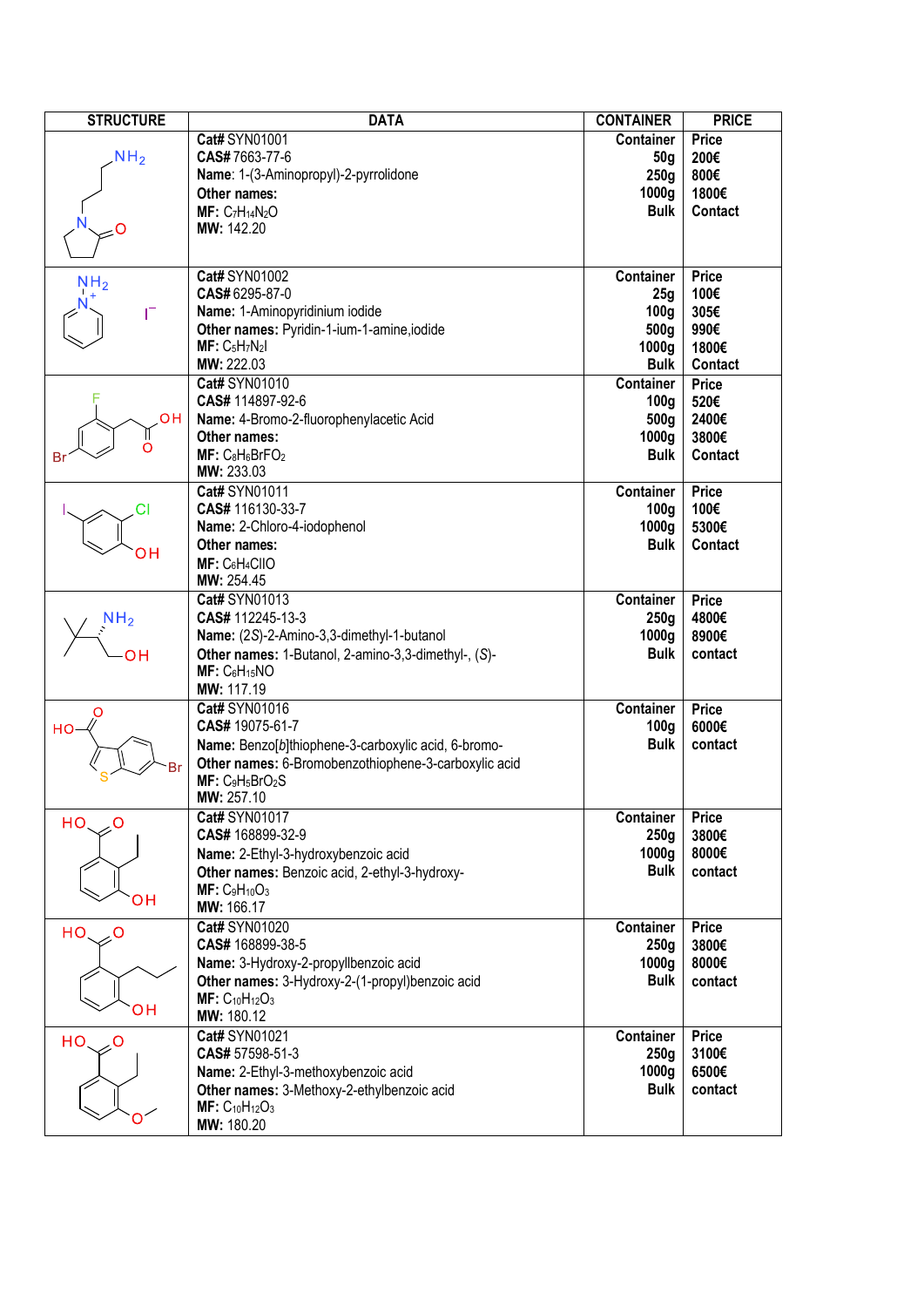| $HO_{\sim}$           | Cat# SYN01024                                                   | <b>Container</b> | <b>Price</b>   |
|-----------------------|-----------------------------------------------------------------|------------------|----------------|
|                       | CAS# 135329-29-2                                                | 250g             | 3100€          |
|                       | Name: 3-Methoxy-2-propylbenzoic acid                            | 1000g            | 6500€          |
|                       | Other names:                                                    | <b>Bulk</b>      | contact        |
|                       | $MF: C_{11}H_{14}O_3$                                           |                  |                |
|                       | MW: 194.23                                                      |                  |                |
|                       | Cat# SYN01025                                                   | <b>Container</b> | <b>Price</b>   |
| $H_2N$                | CAS# 59669-59-9                                                 | 100 <sub>g</sub> | 1210€          |
|                       | Name: 3-tert-Butyl-1,2-oxazol-5-amine                           | 1000g            | 5750€          |
|                       | Other names: 3-(1,1-Dimethylethyl)-5-isoxazolamine, 3-tert-     | <b>Bulk</b>      | contact        |
|                       | Butylisoxazol-5-amine                                           |                  |                |
|                       | $MF: C7H12N2O$                                                  |                  |                |
|                       | MW: 140.18                                                      |                  |                |
|                       | Cat# SYN01026                                                   | Container        | <b>Price</b>   |
|                       | CAS# 82560-12-1                                                 | 100 <sub>g</sub> | 315€           |
| $H_2N$                | Name: 3-tert-Butyl-1H-pyrazol-5-amine                           | 1000g            | 1280€          |
|                       | Other names: 3-Amino-5-tert-butylpyrazole                       | <b>Bulk</b>      | contact        |
|                       |                                                                 |                  |                |
|                       | $MF: C7H13N3$<br>MW: 139.20                                     |                  |                |
|                       |                                                                 |                  |                |
| O<br>CI               | Cat# SYN01027                                                   | <b>Container</b> | <b>Price</b>   |
|                       | CAS# 332154-57-1                                                | 100 <sub>g</sub> | 300€           |
|                       | Name: (4-Chlorocarbonylphenyl)boronic acid                      | 1000g            | 2500€          |
|                       | Other names:                                                    | <b>Bulk</b>      | contact        |
|                       | MF: C7H6BCIO3                                                   |                  |                |
|                       | MW: 184.38                                                      |                  |                |
| $HO5$ OH              |                                                                 |                  |                |
|                       | Cat# SYN01030                                                   | Container        | <b>Price</b>   |
| NO <sub>2</sub><br>Br | CAS# 170098-98-3                                                | 25g              | 500€           |
|                       | Name: 1-Bromo-4-fluoro-2-methyl-5-nitrobenzene                  | 250g             | 3150€          |
|                       | Other names:                                                    | 1000g            | 10215€         |
|                       | MF: C <sub>7</sub> H <sub>5</sub> BrFNO <sub>2</sub>            | <b>Bulk</b>      | contact        |
|                       | MW: 234.02                                                      |                  |                |
|                       | Cat# SYN01031                                                   | <b>Container</b> | <b>Price</b>   |
| NH <sub>2</sub><br>Br | CAS# 945244-29-1                                                | 25g              | 715€           |
|                       | Name: 5-Bromo-2-fluoro-4-methylaniline                          | 250g             | 3950€          |
|                       | Other names: 5-Bromo-2-fluoro-4-methylbenzenamine               | 1000g            | 11100€         |
|                       | MF: C <sub>7</sub> H <sub>7</sub> BrFN                          | <b>Bulk</b>      | contact        |
|                       | MW: 166.17                                                      |                  |                |
|                       | Cat# SYN01032                                                   | <b>Container</b> | <b>Price</b>   |
| H<br>N                | CAS# 77992-44-0                                                 | 250g             | 710€           |
| NH <sub>2</sub>       | Name: 5-Bromo-2-hydrazinylpyridine                              | 1000g            | 2250€          |
|                       | Other names: N-(5-Bromo-2-pyridyl)hydrazine                     | <b>Bulk</b>      | Contact        |
|                       | MF: C <sub>5</sub> H <sub>6</sub> BrN <sub>3</sub>              |                  |                |
|                       | MW: 188.03                                                      |                  |                |
|                       | Cat# SYN01036                                                   | <b>Container</b> | <b>Price</b>   |
| <b>Br</b>             | CAS# 101774-27-0                                                | 100 <sub>g</sub> | 1900€          |
|                       | Name: 6-Bromo-1H-Indole-3-carboxylic acid                       | 500g             | 6750€          |
|                       |                                                                 | 1000g            | 10800€         |
|                       | Other names: 6-Bromoindole-3-carboxylic acid; 6-Bromo-indole-3- | <b>Bulk</b>      | <b>Contact</b> |
|                       | carboxylic acid                                                 |                  |                |
| HО                    | MF: C9H6BrNO <sub>2</sub><br>MW: 240.05                         |                  |                |
|                       | Cat# SYN01040                                                   | <b>Container</b> | <b>Price</b>   |
| HO                    | CAS# 946428-00-8                                                | 100 <sub>g</sub> | 8300           |
|                       |                                                                 |                  |                |
|                       | Name: methyl 6-Bromobenzo[b]thiophene-3-carboxylate             | <b>Bulk</b>      | contact        |
|                       | Other names: 6-Bromo- Benzo[b]thiophene-3-carboxylic acid       |                  |                |
| Br                    | methyl ester                                                    |                  |                |
|                       | $MF: C_{10}H7BrO2S$                                             |                  |                |
|                       | MW: 271.13                                                      |                  |                |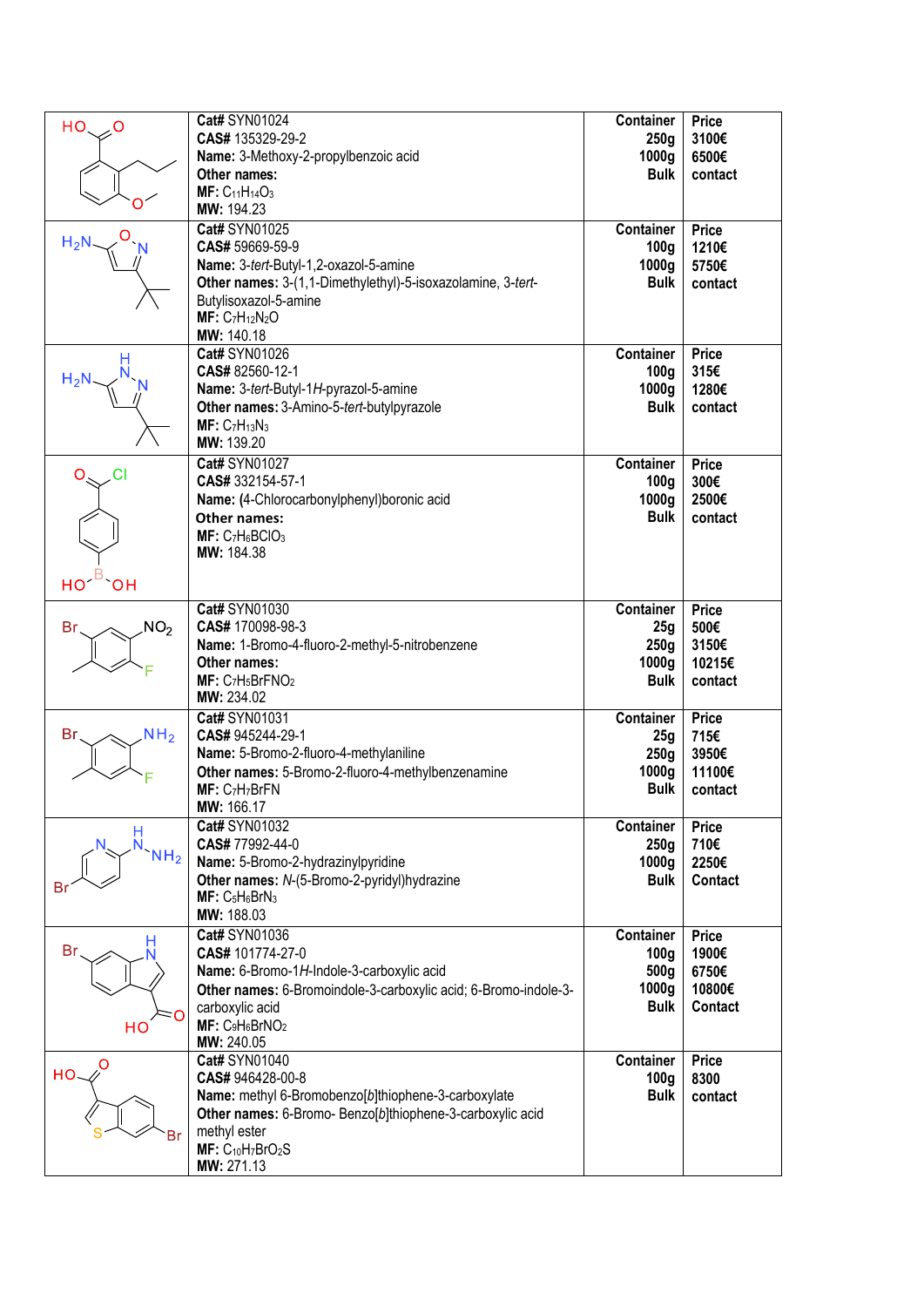|                    | Cat# SYN01044 (Racemic)                                           | <b>Container</b> | <b>Price</b> |
|--------------------|-------------------------------------------------------------------|------------------|--------------|
|                    | CAS# 59430-62-5                                                   | 250 <sub>q</sub> | 4100€        |
| <b>OH</b>          | Name: 2-(4-Aminophenyl)propanoic acid                             | 1000g            | 12500€       |
|                    |                                                                   |                  |              |
| $H_2$ <sub>N</sub> | Other names: Benzeneacetic acid, 4-amino-a-methyl-, (9CI)         | <b>Bulk</b>      | contact      |
|                    | $MF: C9H11NO2$                                                    |                  |              |
|                    | MW:165.19                                                         |                  |              |
|                    | Cat# SYN02001                                                     | <b>Container</b> | <b>Price</b> |
|                    | CAS# 56717-02-3                                                   | contact          | contact      |
|                    | Name: 6-Amino-4-quinolinol                                        |                  |              |
|                    |                                                                   |                  |              |
| $H_2N$             | Other names: 6-Amino-4-hydroxyquinoline                           |                  |              |
|                    | $MF: C9H8N2O$                                                     |                  |              |
| OH                 | MW: 160.17                                                        |                  |              |
|                    | Cat# SYN02002                                                     | <b>Container</b> | <b>Price</b> |
| Н                  | CAS# 1020087-66-4                                                 |                  | contact      |
|                    |                                                                   | contact          |              |
|                    | Name: 6-Amino-4-quinolone                                         |                  |              |
| $H_2$              | Other names: 6-Amino-4(1H)-quinolinone                            |                  |              |
|                    | MF: C9H8N2O                                                       |                  |              |
| O                  | MW: 160.17                                                        |                  |              |
|                    | Cat# SYN02003                                                     | <b>Container</b> | <b>Price</b> |
| OН                 | CAS# 1085192-91-1                                                 | contact          | contact      |
|                    | Name: 4-Chloro-6-quinolinamine                                    |                  |              |
|                    |                                                                   |                  |              |
| $H_2$ <sub>N</sub> | Other names: 4-Chloroquinolin-6-amine; 6-Amino-4-chloro           |                  |              |
|                    | quinoline                                                         |                  |              |
|                    | $MF: C9H7ClN2$                                                    |                  |              |
|                    | MW: 178.62                                                        |                  |              |
|                    | Cat# SYN02004                                                     | <b>Container</b> | <b>Price</b> |
|                    | CAS# 1260785-25-8                                                 | contact          | contact      |
|                    | Name: 4-Bromo-6-quinolinamine                                     |                  |              |
|                    | Other names: 4-Bromoquinolin-6-amine; 6-Amino-4-bromo             |                  |              |
| $H_2$ <sup>N</sup> | quinoline                                                         |                  |              |
| Br                 |                                                                   |                  |              |
|                    | MF: C <sub>9</sub> H <sub>7</sub> BrN <sub>2</sub>                |                  |              |
|                    | MW: 223.07                                                        |                  |              |
|                    | Cat# SYN02005                                                     | <b>Container</b> | <b>Price</b> |
|                    | CAS# 23432-42-0                                                   | contact          | contact      |
|                    | Name: 6-Nitroquinolin-4-ol                                        |                  |              |
|                    | Other names: 4-Hydroxy-6-nitroquinoline; 6-Nitro-4-               |                  |              |
| $O_2N$             | hydroxyquinoline; 6-Nitro-4-quinolinol                            |                  |              |
| он                 | $MF: C_9H_6N_2O_3$                                                |                  |              |
|                    | MW: 190.16                                                        |                  |              |
|                    | Cat# SYN02006                                                     | <b>Container</b> | <b>Price</b> |
|                    | CAS# 21873-49-4                                                   | contact          | contact      |
| н                  |                                                                   |                  |              |
|                    | Name: 6-Nitroquinolin-4-ol                                        |                  |              |
|                    | Other names: 4-Hydroxy-6-nitroquinoline, 6-Nitro-4-               |                  |              |
| $O_2$              | hydroxyquinoline, 6-Nitro-4-quinolinol                            |                  |              |
|                    | $MF: C_9H_6N_2O_3$                                                |                  |              |
| 0                  | MW: 190.16                                                        |                  |              |
|                    | Cat# SYN02007                                                     | <b>Container</b> | <b>Price</b> |
|                    | CAS# 13675-94-0                                                   | contact          | contact      |
|                    | Name: 4-Chloro-6-nitroquinoline                                   |                  |              |
| $O_2N$             | Other names:                                                      |                  |              |
|                    |                                                                   |                  |              |
|                    | $MF: C_9H_5CIN_2O_2$                                              |                  |              |
|                    | MW: 208.60                                                        |                  |              |
|                    | Cat# SYN02008                                                     | <b>Container</b> | <b>Price</b> |
|                    | CAS# 860195-53-5                                                  | contact          | contact      |
|                    | Name: 4-Bromo-6-nitroquinoline                                    |                  |              |
| O <sub>2</sub> I   | Other names:                                                      |                  |              |
| Br                 | MF: C <sub>9</sub> H <sub>5</sub> BrN <sub>2</sub> O <sub>2</sub> |                  |              |
|                    |                                                                   |                  |              |
|                    | MW: 253.05                                                        |                  |              |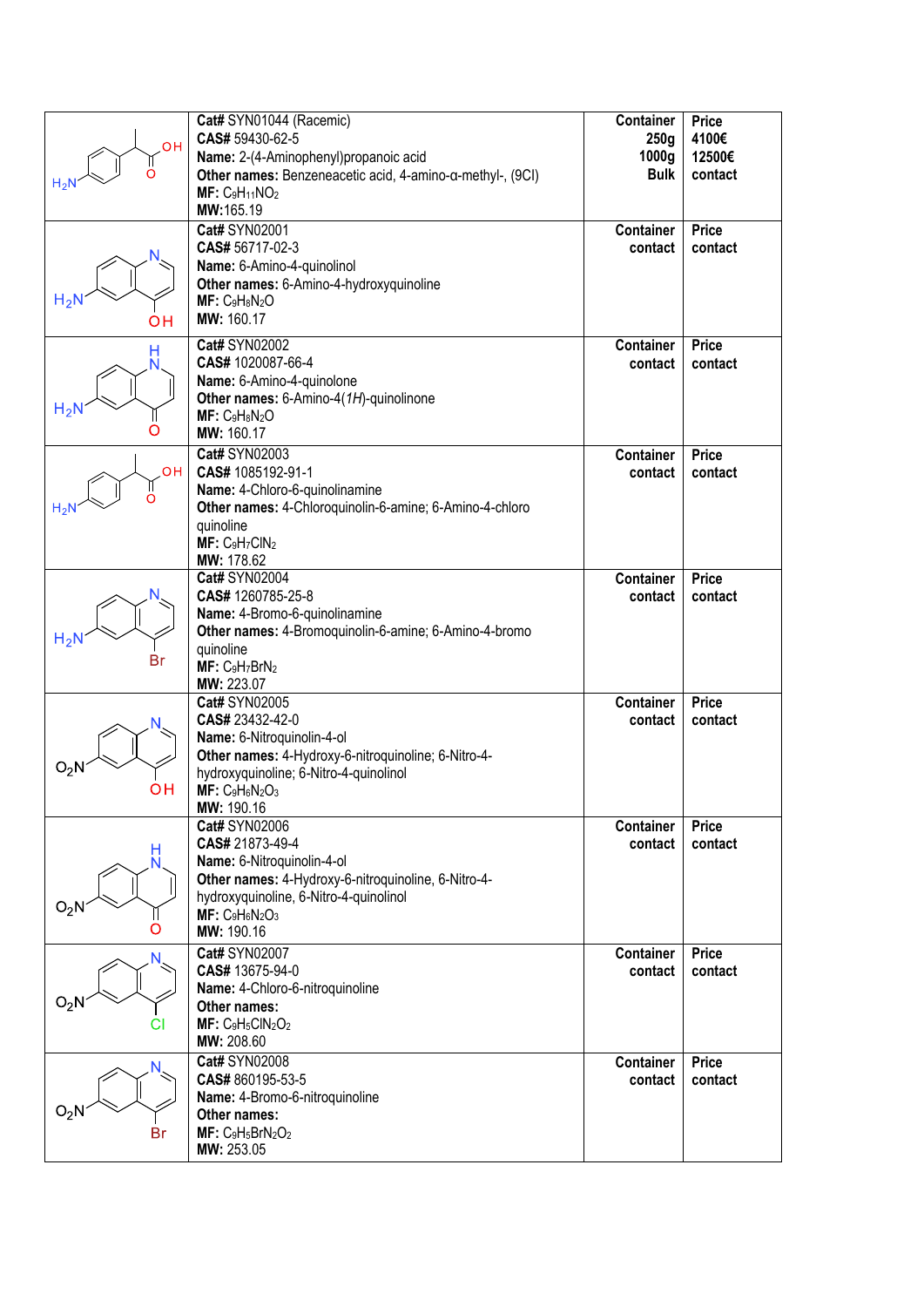|         | Cat# SYN02009<br>CAS# 148018-33-1                                                                                                       | <b>Container</b><br>contact | <b>Price</b><br>contact |
|---------|-----------------------------------------------------------------------------------------------------------------------------------------|-----------------------------|-------------------------|
| OΗ      | Name: Ethyl 4-hydroxyquinoline-6-carboxylate<br>Other names: 4-Hydroxy-6-quinolinecarboxylic acid ethyl ester<br>$MF: C_{12}H_{11}NO_3$ |                             |                         |
|         | MW: 217.22                                                                                                                              |                             |                         |
|         | Cat# SYN02010<br>CAS# 127286-04-8                                                                                                       | <b>Container</b><br>contact | <b>Price</b><br>contact |
|         | Name: Ethyl 4-oxo-1H-quinoline-6-carboxylate                                                                                            |                             |                         |
|         | Other names: 1,4-Dihydro-4-oxo-6-quinolinecarboxylic acid ethyl                                                                         |                             |                         |
|         | ester                                                                                                                                   |                             |                         |
|         | $MF: C_{12}H_{11}NO_3$<br>MW: 217.22                                                                                                    |                             |                         |
|         | Cat# SYN02011                                                                                                                           | <b>Container</b>            | <b>Price</b>            |
|         | CAS# 148018-34-2                                                                                                                        | contact                     | contact                 |
|         | Name: Ethyl 4-chloroquinoline-6-carboxylate                                                                                             |                             |                         |
|         | Other names: 4-Chloro-6-quinolinecarboxylic acid ethyl ester                                                                            |                             |                         |
| СI      | MF: C <sub>12</sub> H <sub>10</sub> CINO <sub>2</sub><br>MW: 235.67                                                                     |                             |                         |
|         | Cat# SYN02012                                                                                                                           | <b>Container</b>            | Price                   |
|         | CAS# 958332-97-3                                                                                                                        | contact                     | contact                 |
|         | Name: Ethyl 4-bromoquinoline-6-carboxylate                                                                                              |                             |                         |
|         | Other names: 4-Bromo-6-quinolinecarboxylic acid ethyl ester<br>$MF: C_{12}H_{10}BrNO2$                                                  |                             |                         |
| Br<br>O | MW: 280.12                                                                                                                              |                             |                         |
|         | Cat# SYN02013                                                                                                                           | <b>Container</b>            | <b>Price</b>            |
|         | CAS# 1065092-81-0                                                                                                                       | contact                     | contact                 |
|         | Name: 4-Hydroxyquinoline-6-carboxylic acid                                                                                              |                             |                         |
| он      | Other names: 4-Hydroxy-quinoline-6-carboxylic acid<br>$MF: C_{10}H7NO3$                                                                 |                             |                         |
|         | MW: 189.17                                                                                                                              |                             |                         |
| H       | Cat# SYN02014                                                                                                                           | <b>Container</b>            | <b>Price</b>            |
|         | CAS# 1065092-81-0                                                                                                                       | contact                     | contact                 |
| нс      | Name: 4-Oxo-1,4-dihydroquinoline-6-carboxylic acid<br>Other names: 4-Oxo-1,4-dihydro-6-quinolinecarboxylic acid                         |                             |                         |
|         | $MF: C_{10}H_7NO_3$                                                                                                                     |                             |                         |
|         | MW: 189.17                                                                                                                              |                             |                         |
|         | Cat# SYN02015                                                                                                                           | <b>Container</b>            | Price                   |
|         | CAS# 386207-77-8<br>Name: 4-Chloroquinoline-6-carboxylic acid                                                                           | contact                     | contact                 |
| HO      | Other names: 4-Chloro-6-quinolinecarboxylic acid                                                                                        |                             |                         |
|         | $MF: C_{10}H_6CINO_2$                                                                                                                   |                             |                         |
|         | MW: 207.61                                                                                                                              |                             |                         |
|         | Cat# SYN02016                                                                                                                           | <b>Container</b>            | <b>Price</b>            |
|         | CAS# 219763-87-8<br>Name: 4-Bromoquinoline-6-carboxylic acid                                                                            | contact                     | contact                 |
| HС      | Other names: 4-Bromo-6-quinolinecarboxylic acid                                                                                         |                             |                         |
|         | MF: C <sub>10</sub> H <sub>6</sub> BrNO <sub>2</sub>                                                                                    |                             |                         |
| Br      | MW: 252.07                                                                                                                              |                             |                         |
|         | Cat# SYN02017<br>CAS# 391-78-6                                                                                                          | <b>Container</b><br>contact | <b>Price</b><br>contact |
|         | Name: 6-Fluoroquinolin-4-ol                                                                                                             |                             |                         |
|         | Other names: 6-Fluoro-4-quinolinol; 6-Fluoro-4-hydroxyquinoline                                                                         |                             |                         |
| OH      | MF: C <sub>9</sub> H <sub>6</sub> FNO                                                                                                   |                             |                         |
|         | MW: 163.15                                                                                                                              |                             |                         |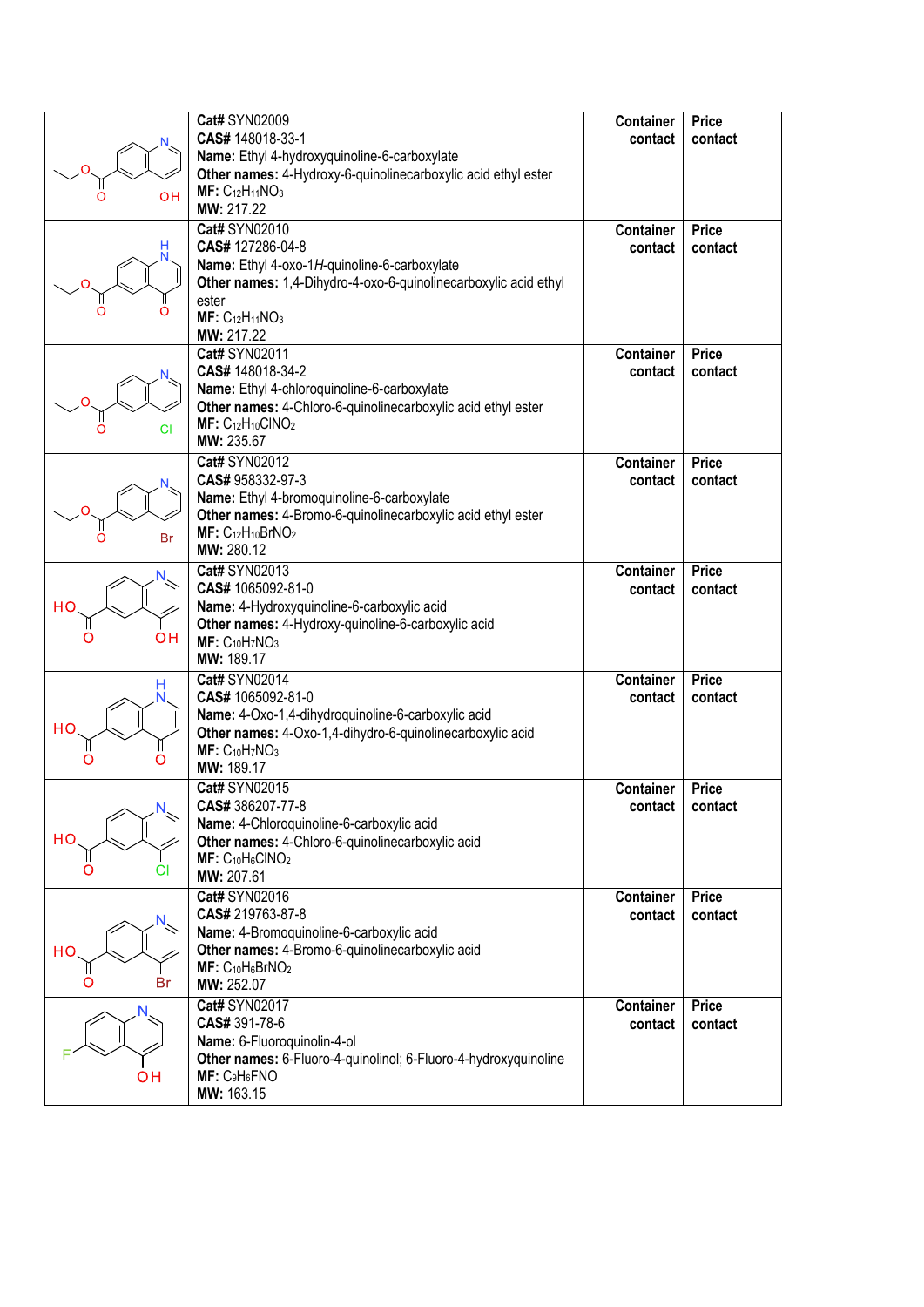|    | Cat# SYN02018                                                 | <b>Container</b> | <b>Price</b> |
|----|---------------------------------------------------------------|------------------|--------------|
|    | CAS# 21873-50-7                                               | contact          | contact      |
|    | Name: 6-Fluoro-1H-quinolin-4-one                              |                  |              |
|    | Other names: 6-Fluoro-4(1H)-quinolone; 6-Fluoro-4(1H)-        |                  |              |
|    | quinolinone; 6-Fluoro-4-quinolone                             |                  |              |
|    | MF: C <sub>9</sub> H <sub>6</sub> FNO                         |                  |              |
|    | MW: 163.15                                                    |                  |              |
|    | Cat# SYN02019                                                 | <b>Container</b> | <b>Price</b> |
|    | CAS# 391-77-5                                                 | contact          | contact      |
|    | Name: 4-Chloro-6-fluoroquinoline                              |                  |              |
|    | Other names:                                                  |                  |              |
|    | MF: C <sub>9</sub> H <sub>5</sub> CIFNO                       |                  |              |
|    | MW: 181.59                                                    |                  |              |
|    | Cat# SYN02020                                                 | <b>Container</b> | <b>Price</b> |
|    | CAS# 661463-17-8                                              | contact          | contact      |
|    | Name: 4-Bromo-6-fluoroquinoline                               |                  |              |
|    | Other names:                                                  |                  |              |
| Br | MF: C9H5BrFNO                                                 |                  |              |
|    | MW: 226.05                                                    |                  |              |
|    | Cat# SYN02021                                                 | <b>Container</b> | <b>Price</b> |
|    | CAS# 23432-43-1                                               | contact          | contact      |
|    | Name: 6-chloroquinolin-4-ol                                   |                  |              |
|    | Other names: 6-Chloro-4-hydroxyquinoline                      |                  |              |
| OH | MF: C <sub>9</sub> H <sub>6</sub> CINO                        |                  |              |
|    | MW: 179.60                                                    |                  |              |
| н  | Cat# SYN02022                                                 | <b>Container</b> | <b>Price</b> |
|    | CAS# 21921-70-0                                               | contact          | contact      |
|    | Name: 6-Chloro-1H-quinolin-4-one                              |                  |              |
|    | Other names: 6-Chloro-4-quinolone                             |                  |              |
|    | MF: C <sub>9</sub> H <sub>6</sub> CINO                        |                  |              |
|    | MW: 179.60                                                    |                  |              |
|    | Cat# SYN02023                                                 | <b>Container</b> | <b>Price</b> |
|    | CAS#4203-18-3                                                 | contact          | contact      |
|    | Name: 4,6-Dichloroquinoline                                   |                  |              |
|    | Other names:                                                  |                  |              |
|    | MF: C <sub>9</sub> H <sub>5</sub> Cl <sub>2</sub> N           |                  |              |
|    | MW: 198.05                                                    |                  |              |
|    | Cat# SYN02024                                                 | <b>Container</b> | Price        |
|    | CAS# 1070879-30-9                                             | contact          | contact      |
|    | Name: 4-bromo-6-chloroquinoline                               |                  |              |
|    | Other names:                                                  |                  |              |
| Br | MF: C <sub>9</sub> H <sub>5</sub> BrCIN                       |                  |              |
|    | MW: 242.50                                                    |                  |              |
|    | Cat# SYN02025                                                 | Container        | <b>Price</b> |
|    | CAS# 145369-94-4                                              | contact          | contact      |
|    | Name: 6-Bromoquinolin-4-ol                                    |                  |              |
| в  | Other names: 6-Bromo-4-quinolinol; 6-Bromo-4-hydroxyquinoline |                  |              |
| OH | MF: C <sub>9</sub> H <sub>6</sub> BrNO                        |                  |              |
|    | MW: 224.06                                                    |                  |              |
|    | Cat# SYN02026                                                 | <b>Container</b> | <b>Price</b> |
| H  | CAS# 332366-57-1                                              | contact          | contact      |
|    | Name: 6-Bromo-1H-quinolin-4-one                               |                  |              |
|    | Other names: 6-Bromo-4(1H)-quinolinone; 6-Bromo-4-quinolone   |                  |              |
|    | MF: C <sub>9</sub> H <sub>6</sub> BrNO                        |                  |              |
|    | MW: 224.06                                                    |                  |              |
|    |                                                               |                  |              |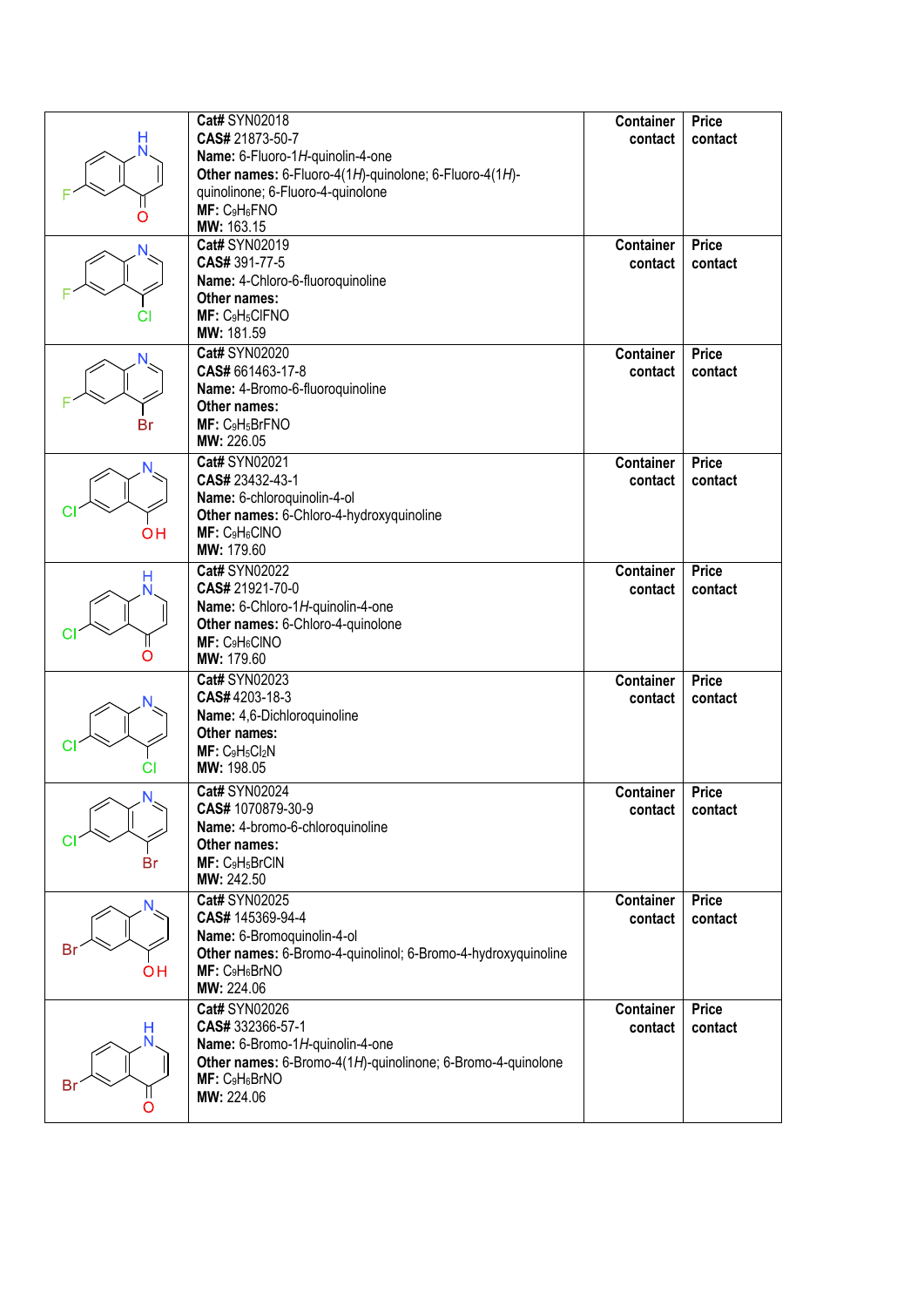| в           | Cat# SYN02027<br>CAS# 65340-70-7<br>Name: 6-Bromo-4-chloroquinoline<br>Other names:<br>MF: C <sub>9</sub> H <sub>5</sub> BrCIN<br>MW: 242.50                                                                                                      | <b>Container</b><br>contact | <b>Price</b><br>contact |
|-------------|---------------------------------------------------------------------------------------------------------------------------------------------------------------------------------------------------------------------------------------------------|-----------------------------|-------------------------|
| Bı<br>Br    | Cat# SYN02028<br>CAS# 927801-13-6<br>Name: 4,6-Dibromoquinoline<br>Other names:<br>$MF: C9H5Br2N$<br>MW: 286.90                                                                                                                                   | <b>Container</b><br>contact | <b>Price</b><br>contact |
| OH          | Cat# SYN02029<br>CAS# 342617-07-6<br>Name: 6-lodoquinolin-4-ol<br>Other names: 4-Hydroxy-6-iodoquinoline; 6-lodo-4-quinolinol<br>MF: C <sub>9</sub> H <sub>6</sub> INO<br>MW: 271.10                                                              | <b>Container</b><br>contact | <b>Price</b><br>contact |
|             | Cat# SYN02030<br>CAS# 21873-51-8<br>Name: 6-lodo-1H-quinolin-4-one<br>Other names: 6-lodo-1,4-dihydroquinolin-4-one<br>MF: C9H6INO<br>MW: 271.10                                                                                                  | <b>Container</b><br>contact | Price<br>contact        |
|             | Cat# SYN02031<br>CAS# 40107-07-1<br>Name: 4-Chloro-6-iodoquinoline<br>Other names:<br>MF: C9H <sub>5</sub> CIIN<br>MW: 289.50                                                                                                                     | <b>Container</b><br>contact | <b>Price</b><br>contact |
| Br          | Cat# SYN02032<br>CAS# 1379345-12-6<br>Name: 4-Bromo-6-iodoquinoline<br>Other names:<br>MF: C <sub>9</sub> H <sub>5</sub> BrIN<br>MW: 333.90                                                                                                       | <b>Container</b><br>contact | <b>Price</b><br>contact |
| N.<br>OН    | Cat# SYN02037<br>CAS# 49713-51-1<br>Name: 6-(Trifluoromethyl)quinolin-4-ol<br>Other names: 4-Hydroxy-6-(trifluoromethyl)quinoline<br>MF: C <sub>10</sub> H <sub>6</sub> F <sub>3</sub> NO<br>MW: 213.15                                           | <b>Container</b><br>contact | <b>Price</b><br>contact |
| H<br>N<br>Ő | Cat# SYN02038<br>CAS# 949507-45-3<br>Name: 6-(Trifluoromethyl)-1H-quinolin-4-one<br>Other names: 6-(Trifluoromethyl)-4-quinolone; 6-(Trifluoromethyl)-<br>4(1H)-quinolinone<br>MF: C <sub>10</sub> H <sub>6</sub> F <sub>3</sub> NO<br>MW: 213.15 | <b>Container</b><br>contact | <b>Price</b><br>contact |
| N.          | Cat# SYN02039<br>CAS# 49713-56-6<br>Name: 4-Chloro-6-(trifluoromethyl)quinoline<br>Other names:<br>MF: C <sub>10</sub> H <sub>5</sub> CIF <sub>3</sub> N<br>MW: 231.60                                                                            | <b>Container</b><br>contact | <b>Price</b><br>contact |